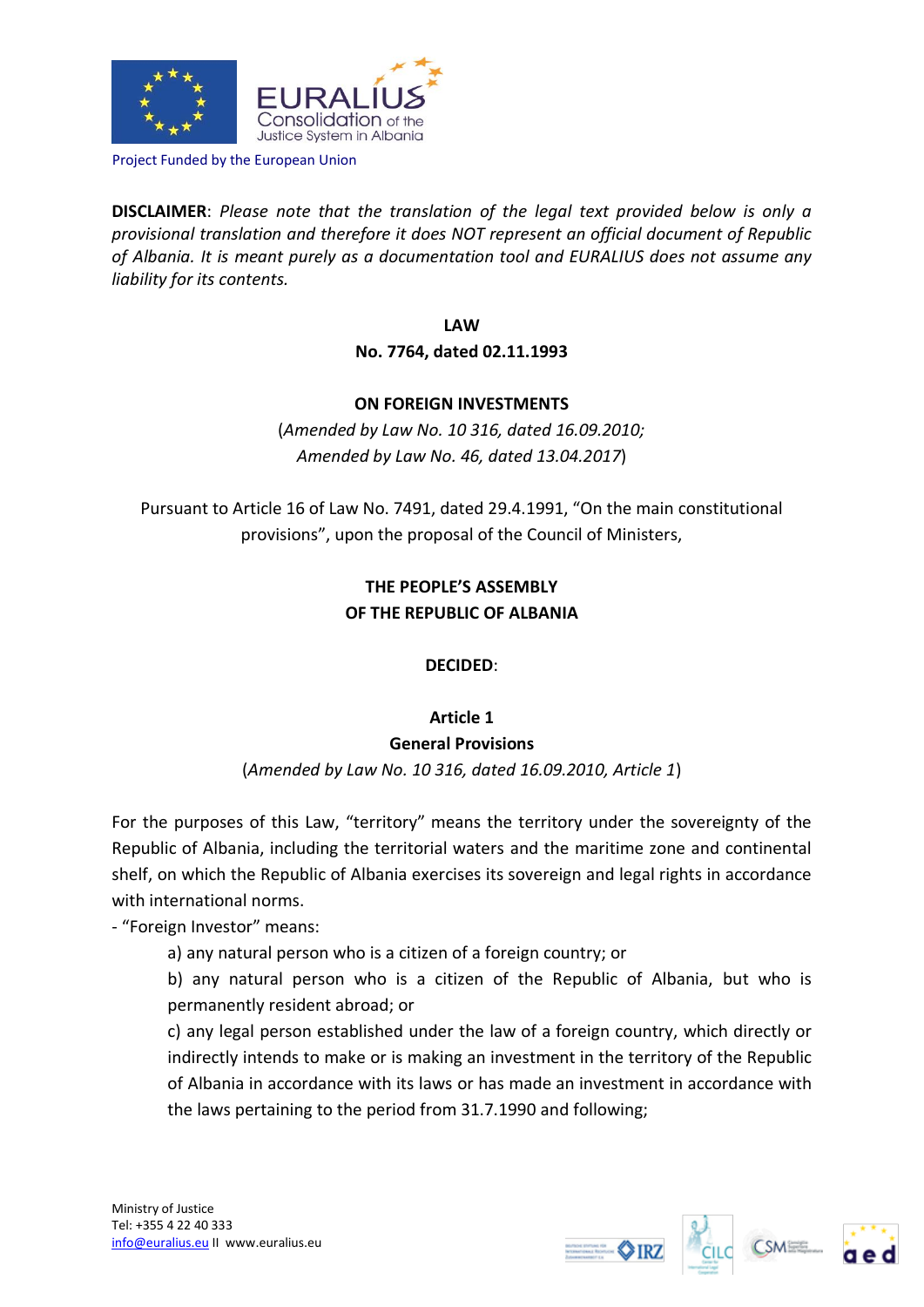ç) any "community association", within the meaning of Article 49 of the Stabilization and Association Agreement, approved by Law No. 9590, dated 27.7.2006 "On the ratification of the "Stabilization and Association Agreement between the Republic of Albania and the European Communities of their member states".

- "Foreign investment" means any type of investment in the territory of the Republic of Albania, owned directly or indirectly by a foreign investor, consisting of:

a) movable and immovable, tangible and intangible assets or any other property right;

b) a company, rights derived from any form of participation in a company, with shares etc.

c) loans, cash obligations or liabilities in an activity that is economically viable and related to an investment;

d) intellectual property, including literary works and artworks, technical-scientific works, sound recordings, inventions, industrial projects, integrated circuit schemes, know-how,

trade marks, trademark designs and trade names;

d) any rights recognized by law or contract, and any license or permit granted in accordance with the laws.

- "Dispute for a foreign investment" means any dispute or claim arising out of or related to a foreign investment.

- "Income" means a sum of money that is derived or is related to an investment, including profit, dividend, interest, capital revaluation, management and administration fees, technical assistance fees or other fees; or contributions in kind.

"Special state protection" means the legal civil protection that the Republic of Albania, by decision of the Council of Ministers, grants to foreign investments, in accordance with the conditions and circumstances set forth in this law, in cases when, due to judicial conflicts with private third parties, the realization of a foreign investment or the exercise of the economic activity arising out of or related to it is prevented by law."

### **Article 2 Permission and Treatment**

1. Foreign investments in the Republic of Albania shall not be subject to prior authorization. They are permitted and treated on the basis of conditions no less favorable than those which are recognized to domestic investments under similar conditions, with the exception of land ownership, which is governed by a special law.

2. In all cases and at any time, investments have equal and unbiased treatment, enjoy full protection and security.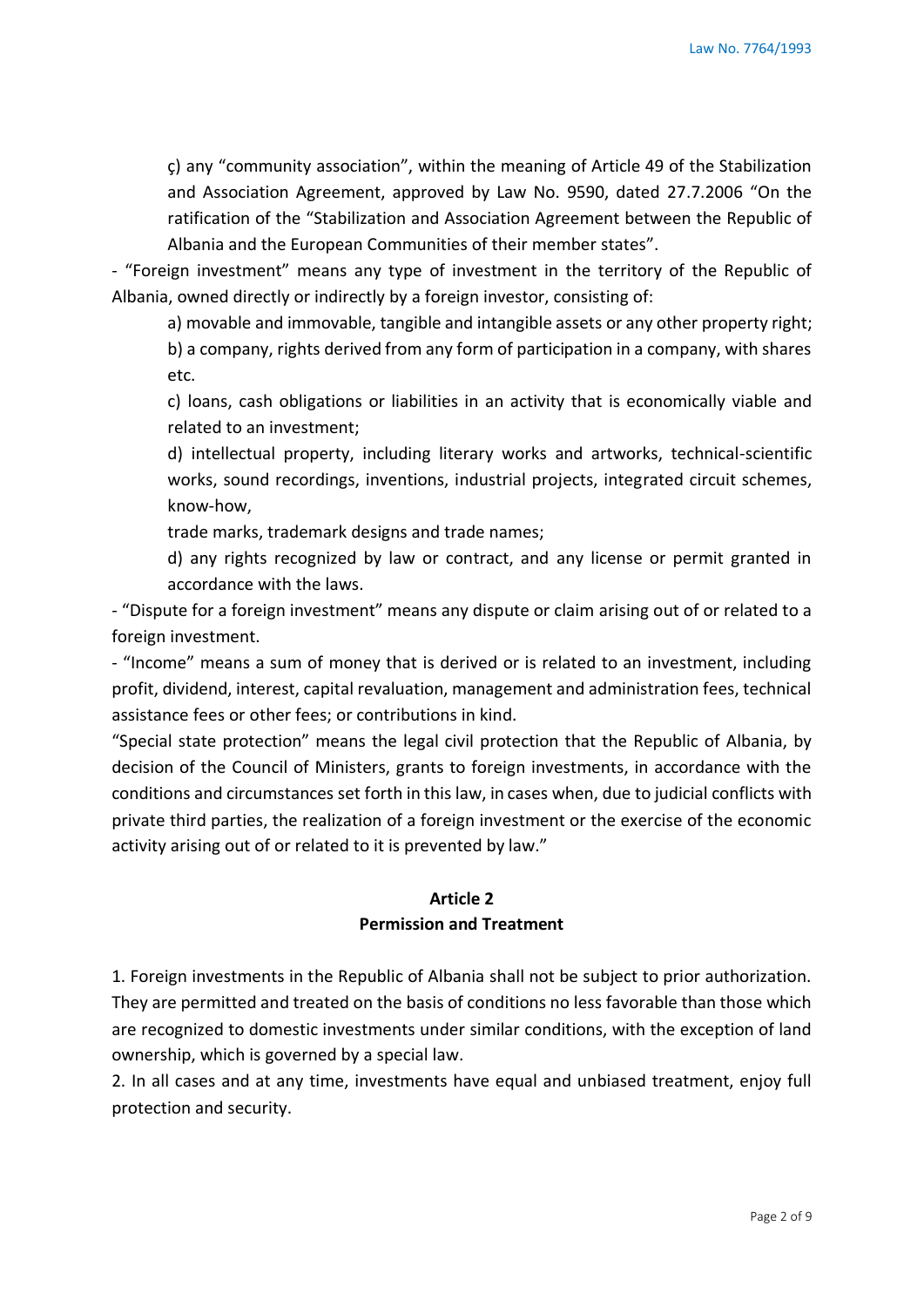3. In any case, foreign investments have a treatment not less favorable than the one provided by the generally accepted norms of international law.

# **Article 3 Right to Employment**

A foreign-owned investment company has the right to employ foreign citizens as well.

# **Article 4 Expropriation and Nationalization**

Foreign investments shall not be directly or indirectly expropriated or nationalized, shall not be subject to any other measure equivalent to them, except for special cases in the interest of public use stipulated by law, without discrimination, with prompt, appropriate and effective compensation and in accordance with legal procedures.

#### **Article 5**

### **Compensation for expropriation and nationalization**

1. Compensation is equivalent to the real value of the expropriated investment market, immediately before the expropriation act was made or became known, whichever is the first.

2. Compensation shall be paid without delay and shall include interest from the time of expropriation, calculated at a reasonable market rate; is fully transferable and convertible, calculated at the exchange rate on the expropriation date.

3. The foreign investor has the right to request an immediate review by the judicial authorities in accordance with the provisions of Article 8 of this law, of the expropriation or compensation act.

# **Article 6 War and Armed Conflicts**

Foreign investors, whose investments incur losses as a result of war, armed conflicts, state of emergency or other similar situations are treated in a manner no less favorable than the one addressed to local investors as regards the measures taken in connection with these losses.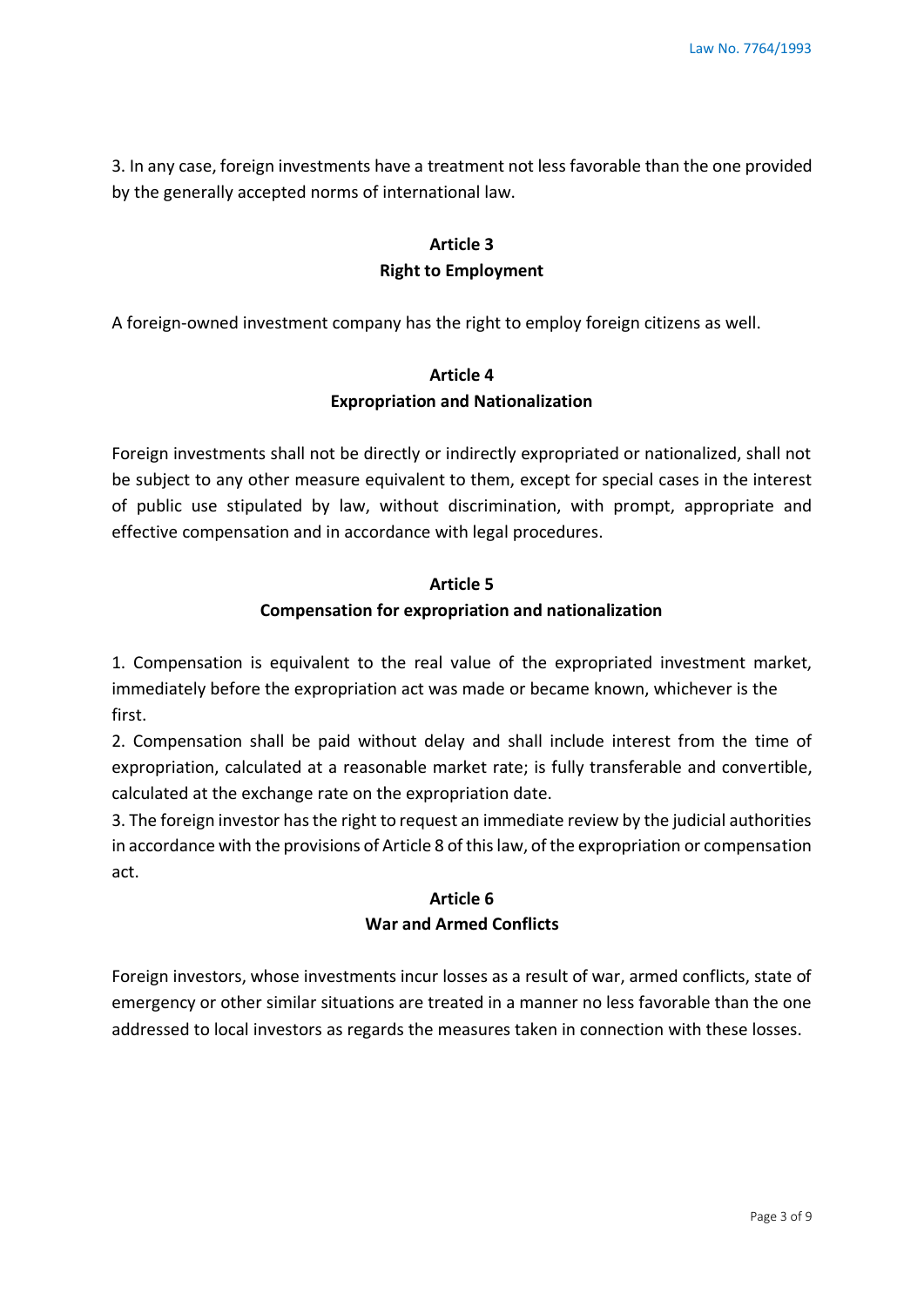# **Article 7 Transfers**

1. Foreign investors have the right to transfer outside the territory of the Republic of Albania all funds and contributions in kind related to a foreign investment, including:

a) income;

b) compensation according to Article 5 of this law;

c) payments arising as a result of an investment dispute;

ç) payments made under a contract, including loan and interest payments made in accordance with a loan agreement;

d) income resulting from the sale or partial or complete liquidation of an investment;

dh) income resulting from the reduction of the company's capital in accordance with Albanian legislation.

2. Foreign investors are entitled to make these transfers outside the territory of the Republic of Albania in easily convertible currencies, calculated at the exchange rate for instant transactions on the transfer day in the currency to be transferred.

3. The Republic of Albania may limit the transfer right through the impartial and nondiscriminatory implementation of general laws, including those that are related to the payment of taxes and the fulfillment of obligations and judicial decisions.

# **Article 8**

#### **Dispute Resolution**

1. If a dispute arises about a foreign investment between a foreign investor and an Albanian private party or an Albanian state enterprise or state company that has not been amicably settled, then the foreign investor may choose to settle the dispute according to any previously agreed and enforceable procedure. If no dispute settlement procedure is anticipated, then the foreign investor has the right to address a court or competent arbitration of the Republic of Albania, in accordance with its laws.

2. If a dispute arises about a foreign investment between a foreign investor and the state administration of the Republic of Albania, which has not been amicably settled, then the foreign investor may address a competent court or arbitration of the Republic of Albania, in accordance with its laws. If the dispute arises or is related to expropriation, compensation for expropriation or discrimination, and transfers under Article 7 of this law, then the foreign investor may also address to the International Center for the Settlement of Investment Disputes (the "Center") established by the Convention on the settlement of investment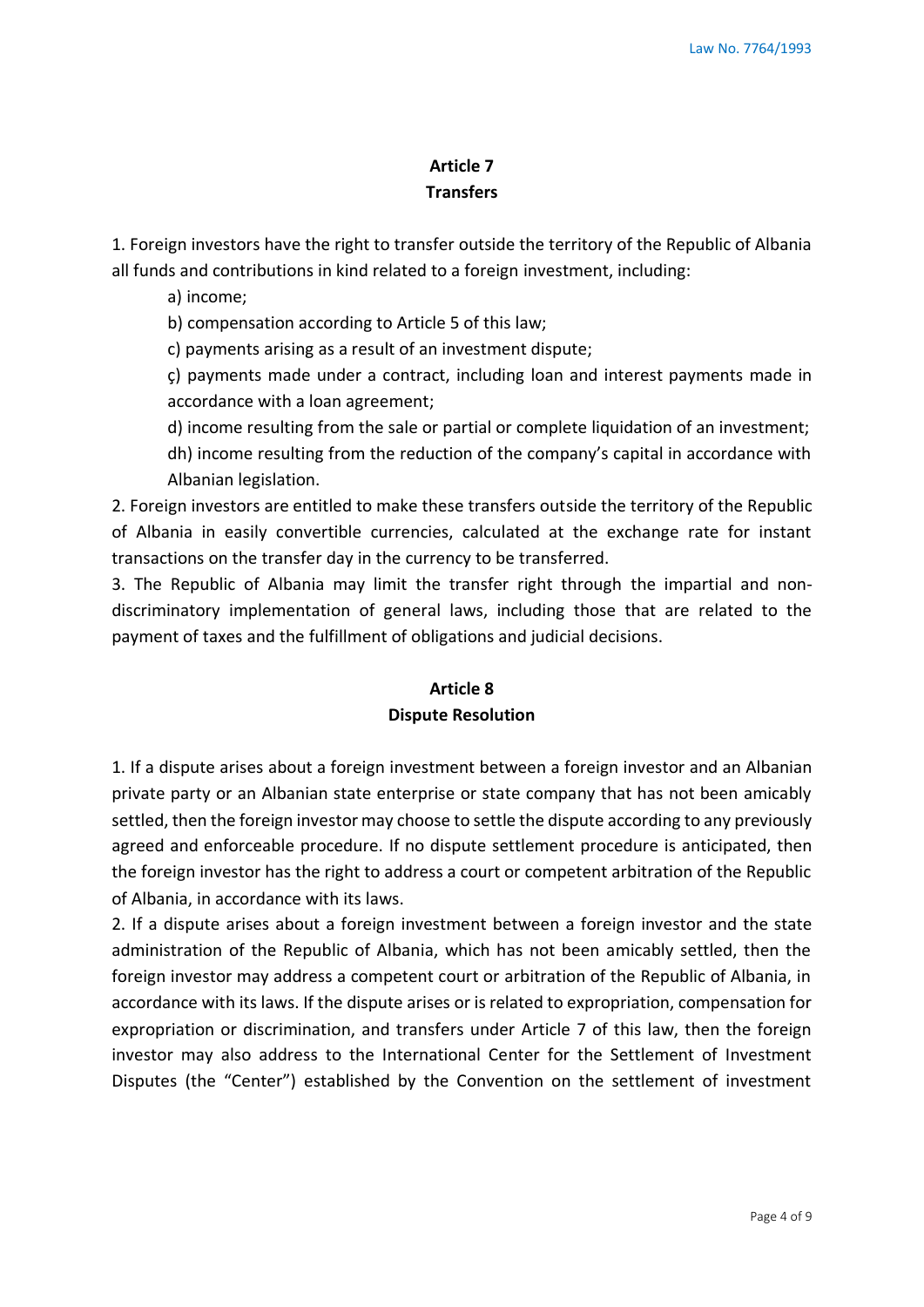disputes between the states and the citizens of other states adopted in Washington on 18 March 1965.

3. Any decision of the international arbitration under this Article shall be final and irrevocable for all parties to the dispute. The Republic of Albania undertakes to implement without delay the provisions of these decisions and to ensure their implementation in its territory.

# **Article 8/a Conditions for Granting Special State Protection**

(*Added by Law No. 10 316, dated 16.09.2010, Article 2*)

The Council of Ministers may grant special state protection to foreign investment, in cases when such investment is made in public or tourist infrastructure, energy or agriculture:

a) under a state concession contract, in the meaning of Law no. 9663, dated 18.12.2006 "On concessions", as amended;

b) on an immovable property made available to the foreign investor by the Albanian state;

c) on an immovable property on which the foreign investor has acquired the rights, on the basis of regular, valid and legitimate public documents or acts issued by a competent state body or public entity, and performs or anticipates to make an investment of a value of not less than 10 million euros.

#### **Article 8/b**

#### **Contents of the Special State Protection**

(*Added by Law No. 10 316, dated 16.09.2010, Article 2*)

1. Special state protection provides the substitution with full rights of the foreign investor by the Albanian state in the civil-law dispute with private third parties. The substitution of the foreign investor as a party is made under Article 200 of the Civil Procedure Code.

2. Representation of the state at trial is made by the ministry covering the field with which the foreign investment is related, through the General State Advocacy Office, in accordance with the rules and procedure set forth in Law No. 10 018, dated 13.11.2008 "On State Advocacy".

3. Special state protection is granted only after the civil legal dispute has arisen with the private third parties and never a priori. Special state protection is granted only for individually determined disputes and ends with an amicable or legal resolution of these disputes or, as the case may be, with the execution of the court decision.

4. Special state protection may also include the undertaking by the state of the obligations imposed by the Albanian court on the foreign investor, in favor of the private third parties provided that: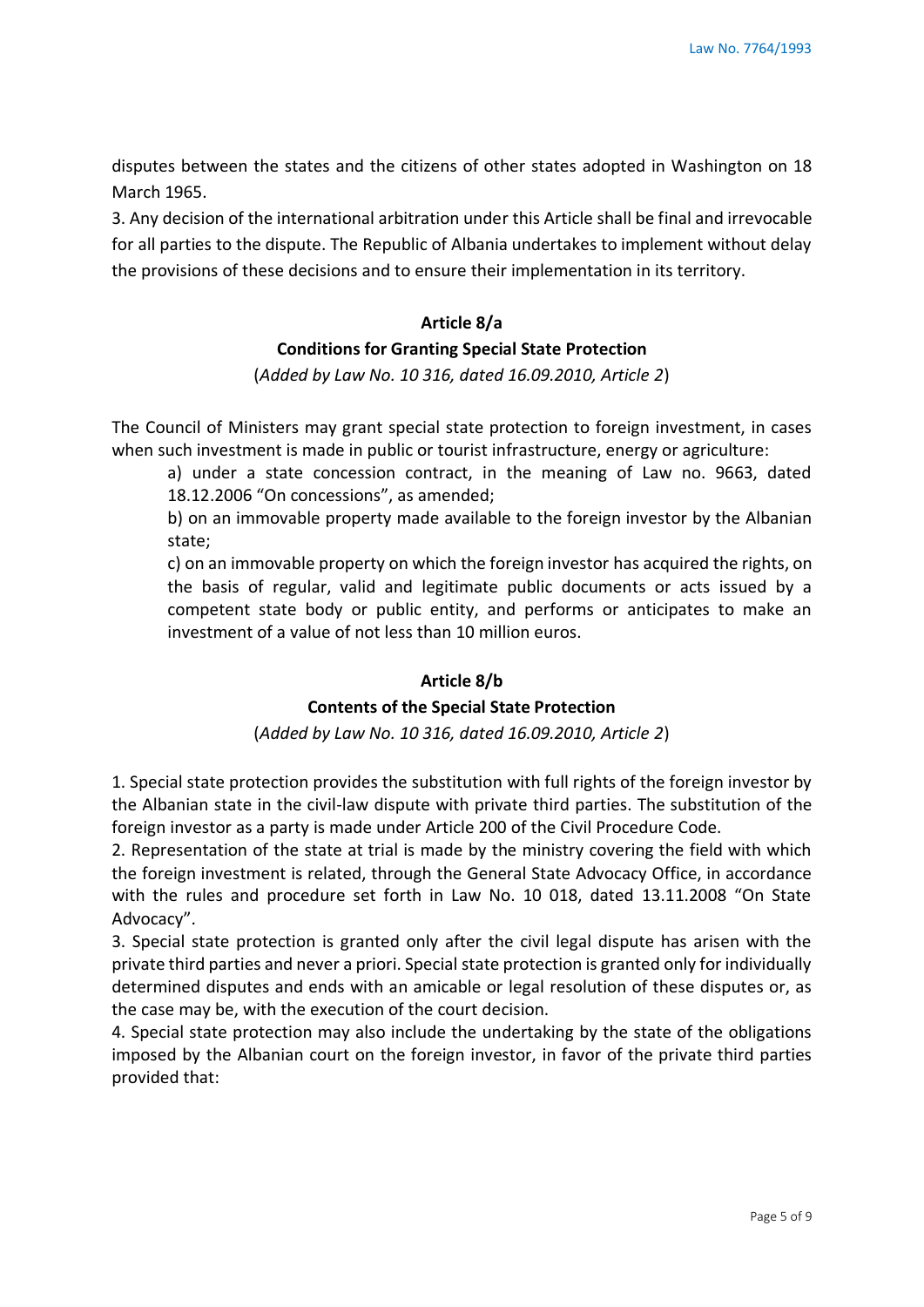a) this protection has been established and the Albanian state has been represented in the court, at least before the phase of closing the judicial investigation;

b) the decision of the Council of Ministers to grant this protection has expressly provided for the undertaking by the Albanian state of any obligation that the Albanian court may decide on the concrete case against the foreign investor.

#### **Article 8/c**

#### **Procedure on Granting Special State Protection**

(*Added by Law No. 10 316, dated 16.09.2010, Article 2*)

1. Special state protection is provided by the Council of Ministers, upon the proposal of the ministry covering the investment related field upon the written request, substantiated and accompanied by evidence documentation, which the foreign investor files with the ministry covering the field. Special state protection does not constitute a legal right of the foreign investor. Granting or refusing it is at the discretion of the Council of Ministers.

2. The Minister, covering the field, submits to the Council of Ministers for examination and approval the initiative, in the form of an individual draft decision, for granting special state protection, according to the procedure established by Law No. 9000, dated 30.1.2003 "On the organization and functioning of the Council of Ministers". In the accompanying report of the draft decision, the minister should argue the fulfilment of the conditions set out in Article 8/a and the public interest for granting special state protection. The report must be accompanied, in any case, by the legal analysis of the dispute, carried out by the General State Advocacy Office.

This document of the General State Advocacy Office has the same confidential status for third parties, such as the debates, the opinions of ministers, reflected in the minutes of the meeting of the Council of Ministers and is used only by members of the Council of Ministers during the examination and approval.

3. In cases when the draft decision provides the undertaking of obligations, according to point 4 of Article 8/b of this law, the draft decision is also accompanied by the position of the State Aid Commission for the request in question, according to the Law No. 9374, dated 21.04.2005 "On State Aid", as amended.

4. The decision to grant special state protection is publicly announced in accordance with the rules in force for the publication of acts of the Council of Ministers, whereas the draft decision and the disapproval of the special state protection are not publicly announced. In case of disapproval, the practice is archived.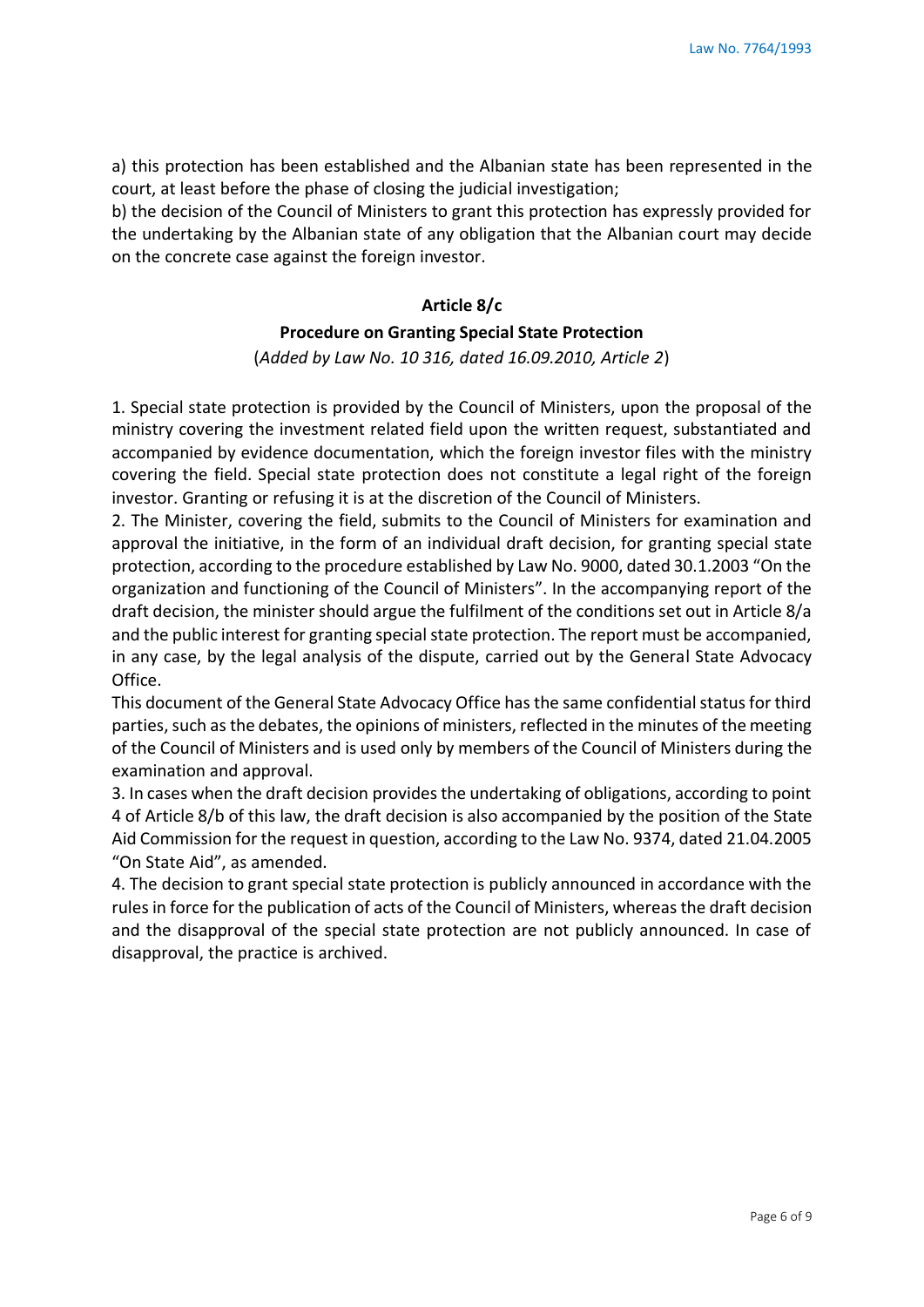# **Article 8/ç Term for Examining and Granting Special State Protection**  (*Added by Law No. 10 316, dated 16.09.2010, Article 2*)

1. The term for examining and granting of special state protection is 45 days from the date of receipt of the application along with the accompanying documentation by the foreign investor. The draft decision on the proposal for granting special state protection and accompanying documentation shall be submitted to the Council of Ministers within 30 days from the date of receipt of the application along with the accompanying documentation.

2. In case that, within the 30-day time limit, the ministry covering the field does not consider legally justified, from the point of view of the public interest as well, the submission of the proposal for granting special state protection, it shall archive the request along with the legal reasoning of the case, and notifies the foreign investor without giving any explanations for not undertaking the initiative.

3. Disapproval by the Council of Ministers of the proposal for the granting of special state protection shall not be notified to the applicant or to any third parties.

4. Upon the expiry of the 45-day time limit, the applicant shall deem application rejected.

#### **Article 8/d**

#### **Special Measures in the Framework of Special State Protection**

(*Added by Law No. 10 316, dated 16.09.2010, Article 2*)

1. After the provision of special state protection, the lawsuit security can only be made on public properties or income. If these measures were previously decided, then the court accepts the request of the General State Advocacy Office for the replacement of measures for securing the lawsuit with other public properties or income, in accordance with the second paragraph of Article 206 of the Civil Procedure Code.

2. If the court, by a final decision, has rejected the foreign investor's rights on immovable properties, object of foreign investment, and has recognized these rights to private third parties, then the Council of Ministers may decide for the expropriation, in public interest, of private third parties, and to pass the properties to the foreign investor, in accordance with the relevant legislation in force.

#### **Article 8/dh**

#### **Coverage of Costs by Special State Protection**

(*Added by Law No. 10 316, dated 16.09.2010, Article 2*)

1. All representation costs, due to the substitution of the party, as a result of the special state protection, are covered by the foreign investor seeking protection. When the court decides that these costs are to be transferred to third party litigants, then the foreign investor shall be compensated to the extent determined by the court.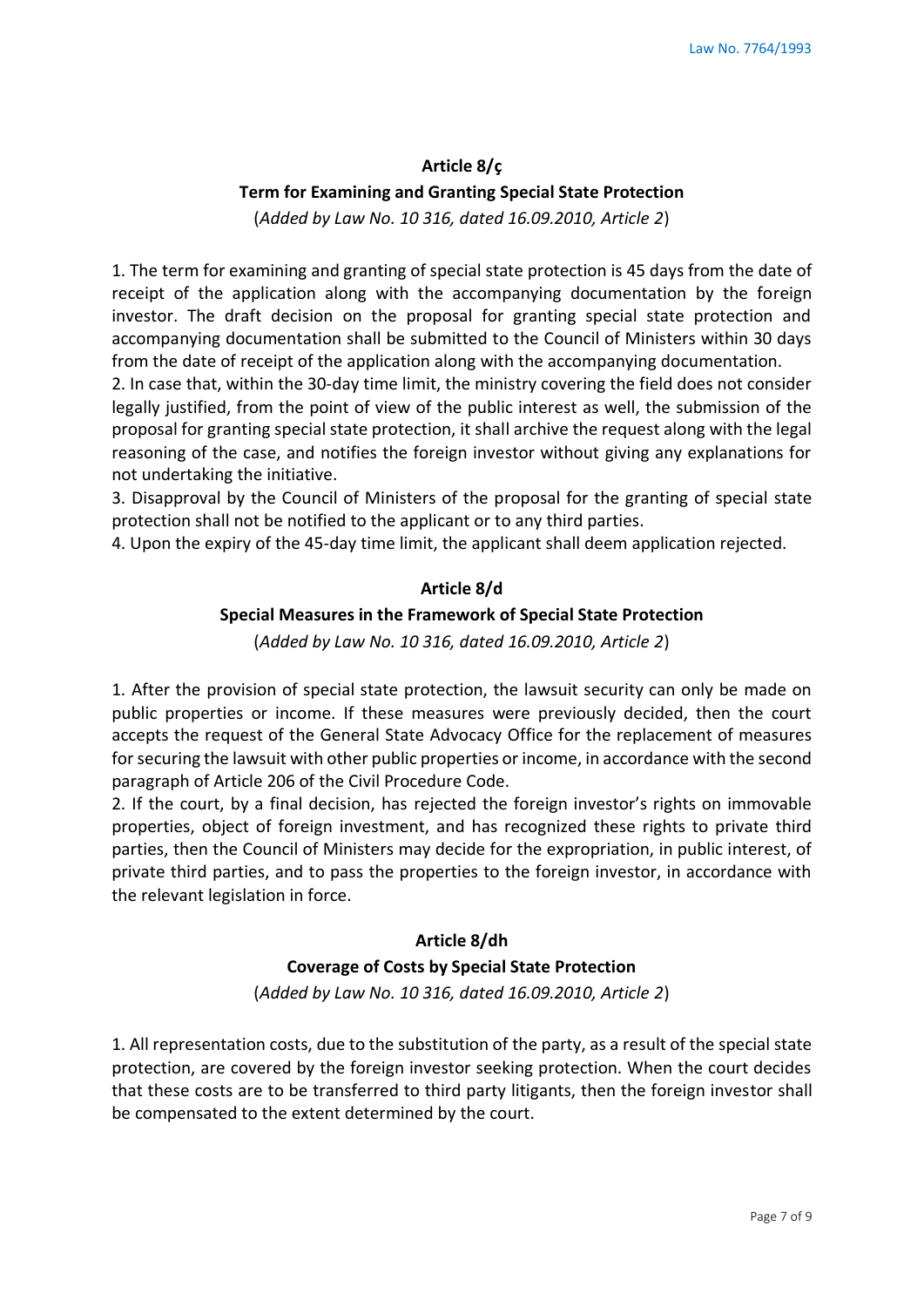2. The Minister of Justice, in cooperation with the Minister of Finance, shall determine by common instruction the costs of representation and the rules for the payment of the obligation.

3. In cases when the decision of the Council of Ministers determines the undertaking by the state of the obligations imposed by the Albanian court, then these obligations are covered by the State Budget. This provision does not cease the right of state bodies to seek compensation through court from any third party for the damage caused by the enforcement of a court decision.

# **Article 9**

# **Status of this Law**

1. Law No.7594, dated 4.8.1992 "On foreign investments", and any other legal provision or other by-laws that are in contradiction with this law, shall be abrogated.

2. If the provisions of this law are not in accordance with international agreements ratified by the People's Assembly, in which the Republic of Albania or the Government of the Republic of Albania is a party, the latter shall prevail to the extent that they provide rights or greater protection for foreign investors than those provided in this law.

# **Article 10 National Security**

Nothing in this law shall prevent the application by the Republic of Albania of the measures necessary for the maintenance of public order, the fulfillment of its international obligations in relation to the maintenance or establishment of world peace and security, protection of national security or defense interests.

# **Article 11 Publication of Laws**

The Republic of Albania shall publish all laws, rules and procedures relating foreign investments.

# **Article 11/1**

# **Transitory Provision**

(*Added by Law No. 46/2017, dated 13.04.2017, Article 1*)

1. Special state protection, in the meaning of this law, shall be granted until 31 December 2018.

2. Special state protection, according to the provisions of Articles 8/b, points 1 and 2, 8/d and 8/dh of this law, benefit automatically and without the need to follow any procedure or take any other decision the investors/strategic investments, a special procedure, having obtained